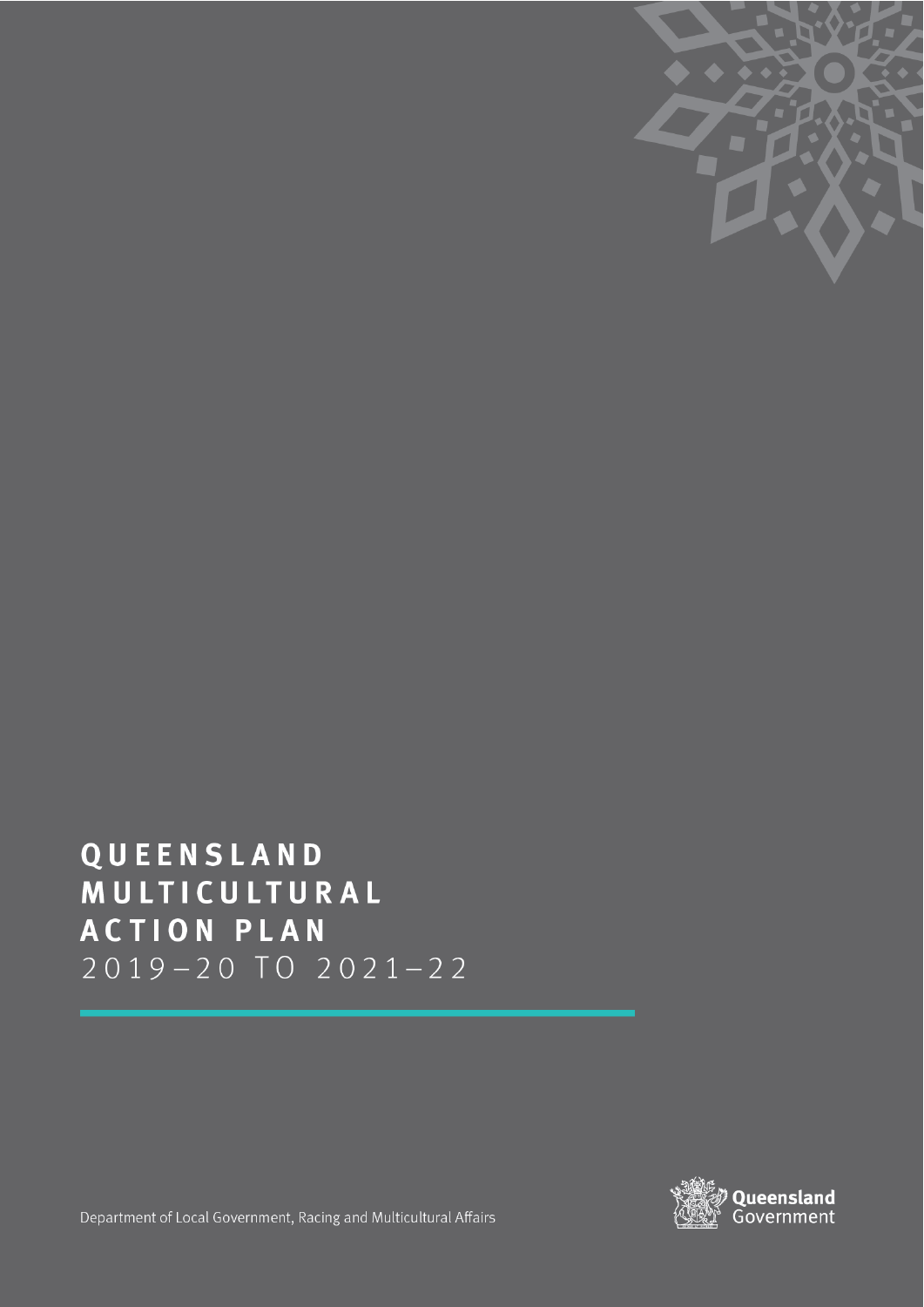# **Queensland Multicultural Action Plan 2019–20 to 2021–22**

# **Making it happen**

The Queensland *Multicultural Recognition Act 2016* (the Act) articulates the Queensland Government's commitment to multiculturalism and fostering opportunities for people from a range of diverse cultural, religious and linguistic backgrounds.

A key component of the Act is the Multicultural Queensland Charter (the Charter). The Charter sets out eight principles which promote Queensland as an inclusive, harmonious and united community.

The Queensland Multicultural Policy: Our story, our future (Policy) embeds the principles of the Charter and sets three priorities for government action to:

- 1. achieve culturally responsive government;
- 2. support inclusive, harmonious and united communities; and
- 3. improve economic opportunities.

This Queensland Multicultural Action Plan (Action Plan) is the second required under the Act. It builds on actions undertaken by Queensland Government agencies under the Queensland Multicultural Action Plan 2016–17 to 2018– 19. Key outcomes achieved under the Policy from 2016–17 to 2018–19 are summarised in the First Progress Report on the Queensland Multicultural Policy.

This Action Plan sets out a whole-of-government approach for implementing Policy priorities in accordance with the Act. Responsibility for delivering on Policy outcomes is shared across Queensland Government agencies.

# **What this Action Plan includes**

All Government initiatives and services, including funded services, are expected to be responsive to all Queenslanders. The full contribution of Queensland Government support to Queenslanders from culturally diverse backgrounds extends well beyond the actions in this Action Plan.

This Action Plan highlights significant new or extended government actions specifically delivering on the Policy priorities and outcomes from 2019*–*20 to 2021*–*22.

Selected continuing initiatives, including actions from the Queensland Multicultural Action Plan 2016–17 to 2018–19, are included at Appendix 1 to this Action Plan.

# **How to read this Action Plan**

Actions are set out by Policy priority. Actions marked with the  $\bigoplus$  symbol are broad actions with related agency sub-actions that can be viewed online at [www.dlgrma.qld.gov.au,](http://www.dlgrma.qld.gov.au/) click on 'Multicultural Affairs', then click on 'Queensland Government Multicultural Policy and Action Plan'.

# **Monitoring and reporting**

Section 24 of the Act sets out requirements for Government entities with actions in this Action Plan to report a summary of their progress at the end of each financial year.

As initiatives listed at Appendix 1 are not considered part of this Action Plan, reporting requirements outlined in Section 24 of the Act do not apply to them.

The Minister for Multicultural Affairs will report to Parliament at the end of this Action Plan period (end of the 2021*–*22 financial year) on the actions in this Action Plan and on progress towards achieving Policy outcomes, in line with Section 21 of the Act.

# **Updating the Action Plan**

Actions will be monitored and updated during this Action Plan period to reflect any significant new initiatives.

# **Contributing to** *Our Future State: Advancing Queensland's Priorities*

The Policy and Action Plan support priorities set out in the Government's objectives for the community, Our Future State: Advancing Queensland's Priorities. These priorities are:





Be a responsive government The Contract the Reep Queenslanders healthy

Create jobs in a strong economy Give all our children a great start

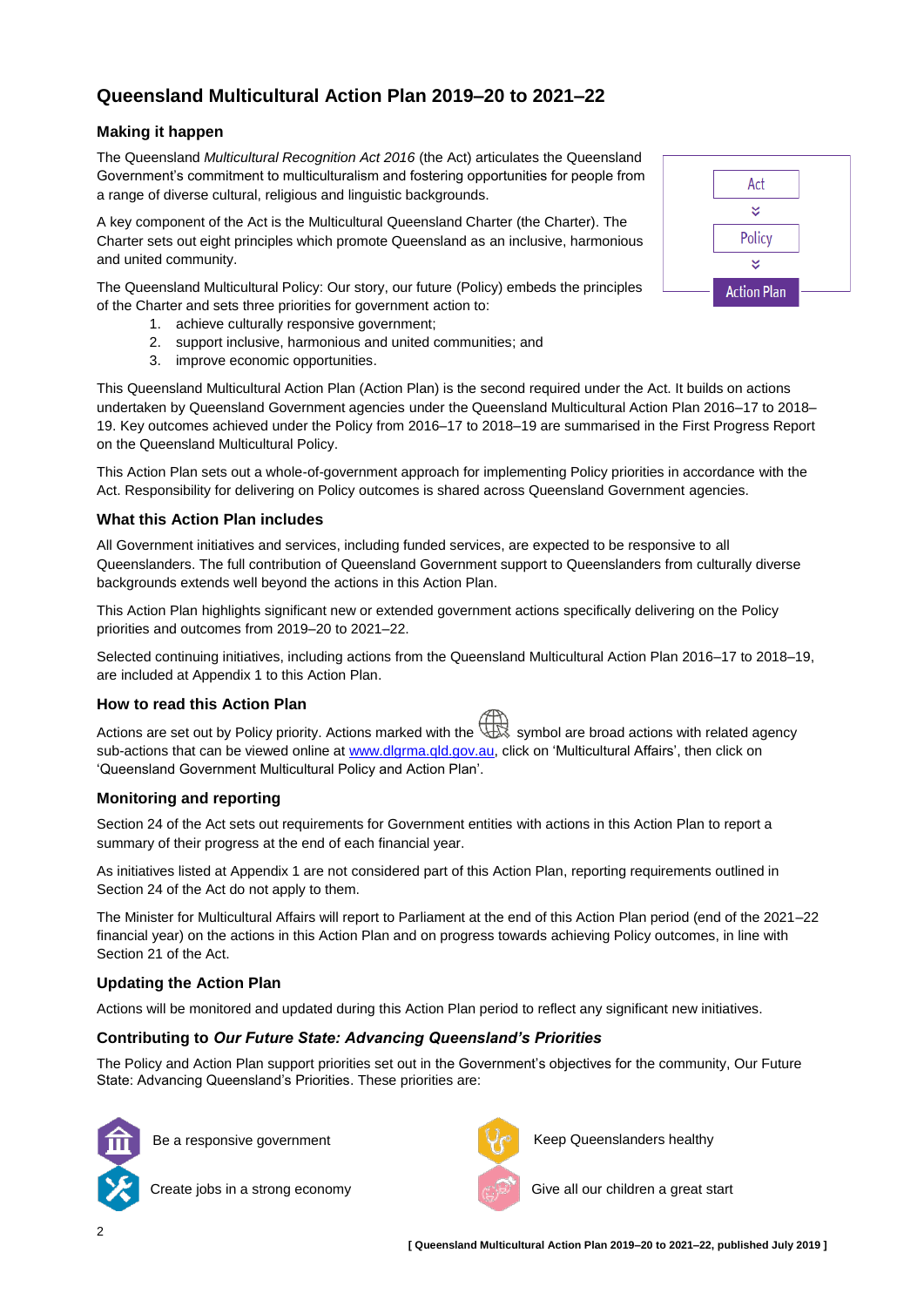# Abbreviations

| DAF           | Department of Agriculture and Fisheries                                           |
|---------------|-----------------------------------------------------------------------------------|
| <b>DATSIP</b> | Department of Aboriginal and Torres Strait Islander Partnerships                  |
| <b>DCDSS</b>  | Department of Communities, Disability Services and Seniors                        |
| <b>DCSYW</b>  | Department of Child Safety, Youth and Women                                       |
| <b>DES</b>    | Department of Environment and Science                                             |
| <b>DESBT</b>  | Department of Employment, Small Business and Training                             |
| <b>DHPW</b>   | Department of Housing and Public Works                                            |
| DITID         | Department of Innovation, Tourism Industry Development and the Commonwealth Games |
| <b>DJAG</b>   | Department of Justice and Attorney-General                                        |
| <b>DLGRMA</b> | Department of Local Government, Racing and Multicultural Affairs                  |
| <b>DNRME</b>  | Department of Natural Resources, Mines and Energy                                 |
| DoE           | Department of Education                                                           |
| <b>DPC</b>    | Department of the Premier and Cabinet                                             |
| <b>DSDMIP</b> | Department of State Development, Manufacturing, Infrastructure and Planning       |
| <b>DTMR</b>   | Department of Transport and Main Roads                                            |
| DYJ           | Department of Youth Justice                                                       |
| <b>ECQ</b>    | Electoral Commission of Queensland                                                |
| JQ            | Jobs Queensland                                                                   |
| LAQ           | Legal Aid Queensland                                                              |
| <b>PSC</b>    | <b>Public Service Commission</b>                                                  |
| <b>QAGOMA</b> | Queensland Art Gallery / Gallery of Modern Art                                    |
| QCAT          | Queensland Civil and Administrative Tribunal                                      |
| QCS           | <b>Queensland Corrective Services</b>                                             |
| QFES          | Queensland Fire and Emergency Services                                            |
| QH            | Queensland Health                                                                 |
| <b>QHRC</b>   | Queensland Human Rights Commission                                                |
| QM            | Queensland Museum                                                                 |
| QMHC          | Queensland Mental Health Commission                                               |
| <b>QPAC</b>   | Queensland Performing Arts Centre                                                 |
| QPS           | Queensland Police Service                                                         |
| QRA           | Queensland Reconstruction Authority                                               |
| QT            | Queensland Treasury                                                               |
| QTC           | Queensland Theatre                                                                |
| <b>RTA</b>    | <b>Residential Tenancies Authority</b>                                            |
| SLQ           | State Library of Queensland                                                       |
| TIQ           | Trade and Investment Queensland                                                   |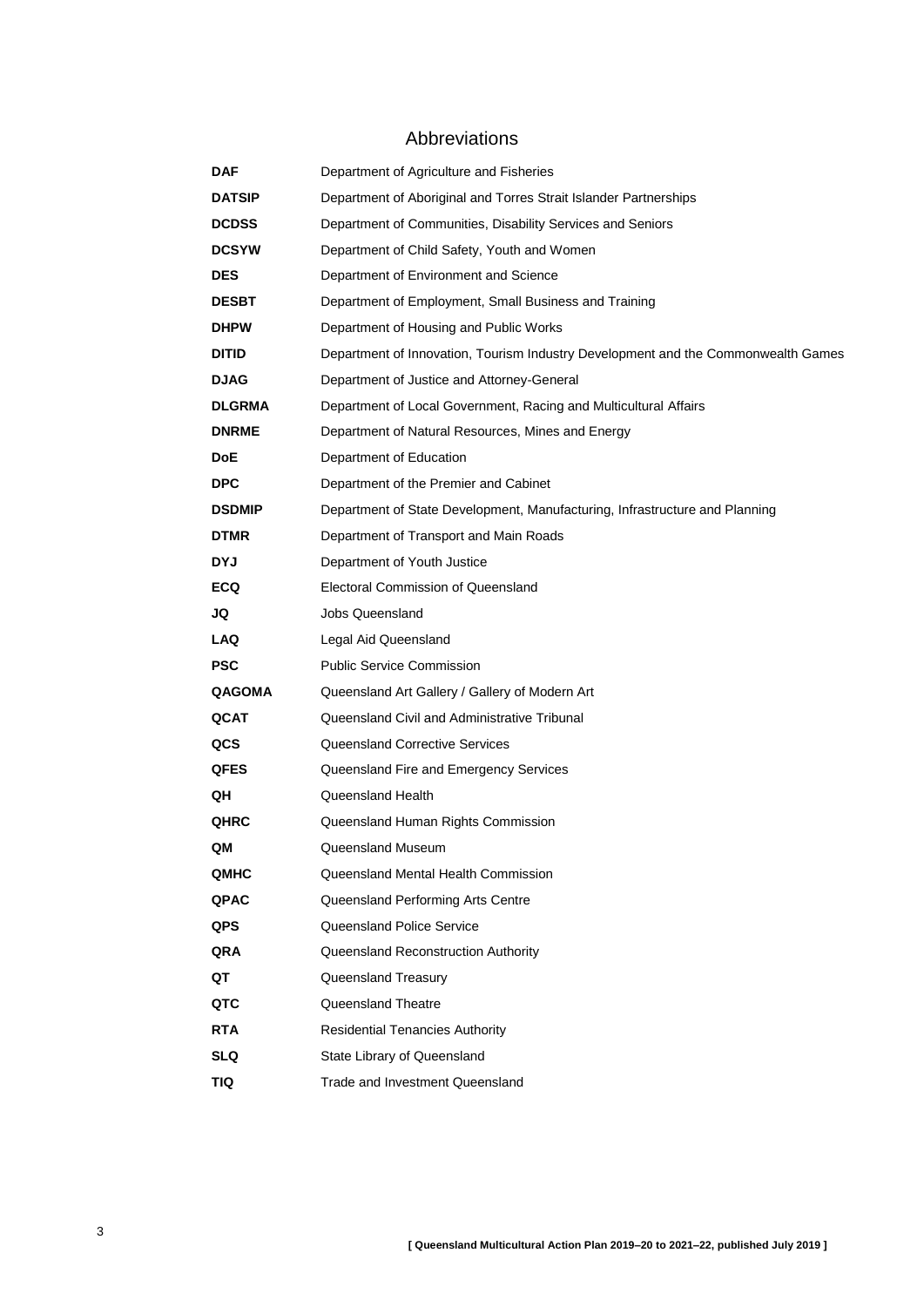# **Priority area 1: Culturally responsive government**

Being a culturally responsive government is about planning and delivering services and programs for a multicultural community, tapping into the benefits of diverse and inclusive workforces and ensuring that every Queenslander feels respected and supported when using Queensland Government services. It is also about responding specifically to people experiencing significant barriers and vulnerabilities. The Queensland Government will continue to support refugees and people seeking asylum to reduce barriers and create opportunities to participate and contribute to our economic, social and cultural future.

# **Outcomes**

### **Improved knowledge about customer diversity**

We are working towards a consistent approach to collecting statistical information about the cultural and linguistic diversity of our customers. This will lead to better service design and delivery.

#### **Culturally capable services and programs**

We are delivering better outcomes for individuals and families by supporting capability across the Queensland Public Sector to engage effectively with people from culturally diverse backgrounds.

#### **A productive, culturally capable and diverse workforce**

We are building an inclusive culture in the Queensland Public Sector. This is evidenced by a workforce that is reflective of all forms of diversity.

| <b>Action</b>                                                                                                                                                              | <b>Advancing</b><br>Queensland's<br><b>Priorities</b> | <b>Responsible</b><br>agency                                                                                                | <b>Timeframe</b> |
|----------------------------------------------------------------------------------------------------------------------------------------------------------------------------|-------------------------------------------------------|-----------------------------------------------------------------------------------------------------------------------------|------------------|
| Deliver agency implementation plans to improve the collection,<br>use and availability of information on customers from culturally<br>diverse backgrounds <sup>1,2</sup> . | 血                                                     | <b>DCSYW</b><br><b>DHPW</b><br><b>DJAG</b><br>DoE<br><b>DTMR</b><br><b>DYJ</b><br>QCS<br><b>QFES</b><br>QH                  | 2019-22          |
| Use diversity and customer experience data to inform and<br>improve service design.                                                                                        | 血                                                     | <b>DCDSS</b><br><b>DCSYW</b><br><b>DESBT</b><br><b>DHPW</b><br><b>DNRME</b><br><b>ECQ</b><br><b>PSC</b><br>QH<br><b>RTA</b> | $2019 - 22$      |
| $\mathbb{B}$<br>Foster cross-sector partnerships to increase participation of<br>people from culturally diverse backgrounds in government and<br>community services.       | 血                                                     | <b>DHPW</b><br><b>SLQ</b>                                                                                                   | 2019-22          |

<sup>&</sup>lt;sup>1</sup> This action relates to the commitment in the Queensland Multicultural Policy: Our story, our future regarding a consistent approach to collecting statistical information about the diversity of people who access Queensland Government services. It builds on related actions in the Queensland Multicultural Action Plan 2016**–**17 to 2018**–**19. Agency implementation plans outline steps for relevant government agencies to collect and report on the minimum mandatory indicators for customers from culturally diverse backgrounds.

 $\overline{a}$ 

<sup>&</sup>lt;sup>2</sup> The QPS collects information for legitimate law enforcement purposes only and cannot collect or disclose customer information as outlined in the Queensland Multicultural Policy: Our story, our future. QPS officers across the state have access to the QPS Annual Environmental Scan which details cultural diversity trends in the community and which assists with QPS internal planning to address the needs of the whole community.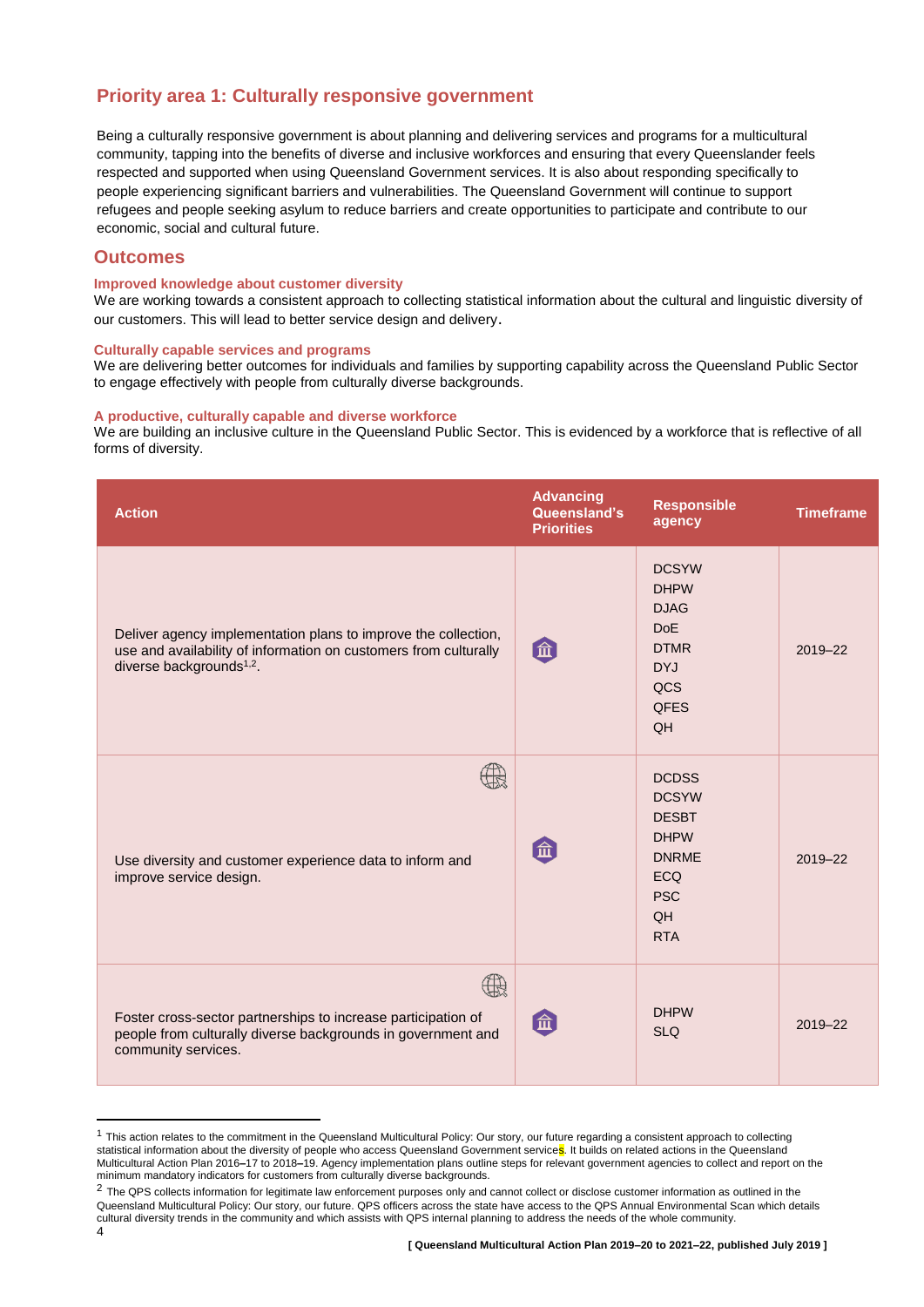| <b>Action</b>                                                                                                                                                                                                                              | <b>Advancing</b><br>Queensland's<br><b>Priorities</b> | <b>Responsible</b><br>agency                       | <b>Timeframe</b> |
|--------------------------------------------------------------------------------------------------------------------------------------------------------------------------------------------------------------------------------------------|-------------------------------------------------------|----------------------------------------------------|------------------|
| $\mathbb{Z}$<br>Support Queenslanders from culturally diverse backgrounds<br>to better prepare for and recover from disasters.                                                                                                             | 血                                                     | <b>DCDSS</b><br><b>DSDMIP (QRA)</b><br><b>QFES</b> | 2019-22          |
| $\mathbb{Z}$<br>Develop and promote specific resources to improve access<br>for customers from culturally diverse backgrounds.                                                                                                             | 血                                                     | <b>DJAG</b><br><b>LAQ</b>                          | 2019-22          |
| $\mathbb{Z}$<br>Increase cultural understanding and capability of staff by<br>providing access to events, training and development<br>opportunities.                                                                                       | 血                                                     | All agencies                                       | 2019-22          |
| Work with the whole-of-government Strategic Workforce<br>Council to support new approaches to developing cultural<br>capability strategies, including online options.                                                                      | 血                                                     | <b>PSC</b>                                         | 2019-22          |
| Commit to increasing all forms of diversity on Queensland<br>Government boards.                                                                                                                                                            | 血                                                     | All agencies                                       | 2019-22          |
| Work with community groups and non-government providers to<br>include programs which can be undertaken by people from<br>culturally diverse backgrounds experiencing hardship to satisfy<br>their State Penalty Enforcement Registry debt. | 血                                                     | QT                                                 | 2019-22          |
| Work with government agencies, funded services and suppliers<br>to ensure the whole-of-government language services panel<br>arrangement addresses customer needs.                                                                         | 血                                                     | QH                                                 | 2019-22          |
| Develop an interactive online resource on Queensland<br>demographic and diversity data.                                                                                                                                                    | 血                                                     | <b>DLGRMA</b>                                      | 2019-22          |
| Administer the Asylum Seeker and Refugee Assistance<br>program responding to the needs of vulnerable refugees and<br>people seeking asylum on temporary visas.                                                                             | 〔血                                                    | <b>DLGRMA</b>                                      | 2019-21          |
| Provide funding to support the provision of specialist legal<br>support and advice for refugees and people seeking asylum.                                                                                                                 | 血                                                     | <b>DJAG</b>                                        | 2019-20          |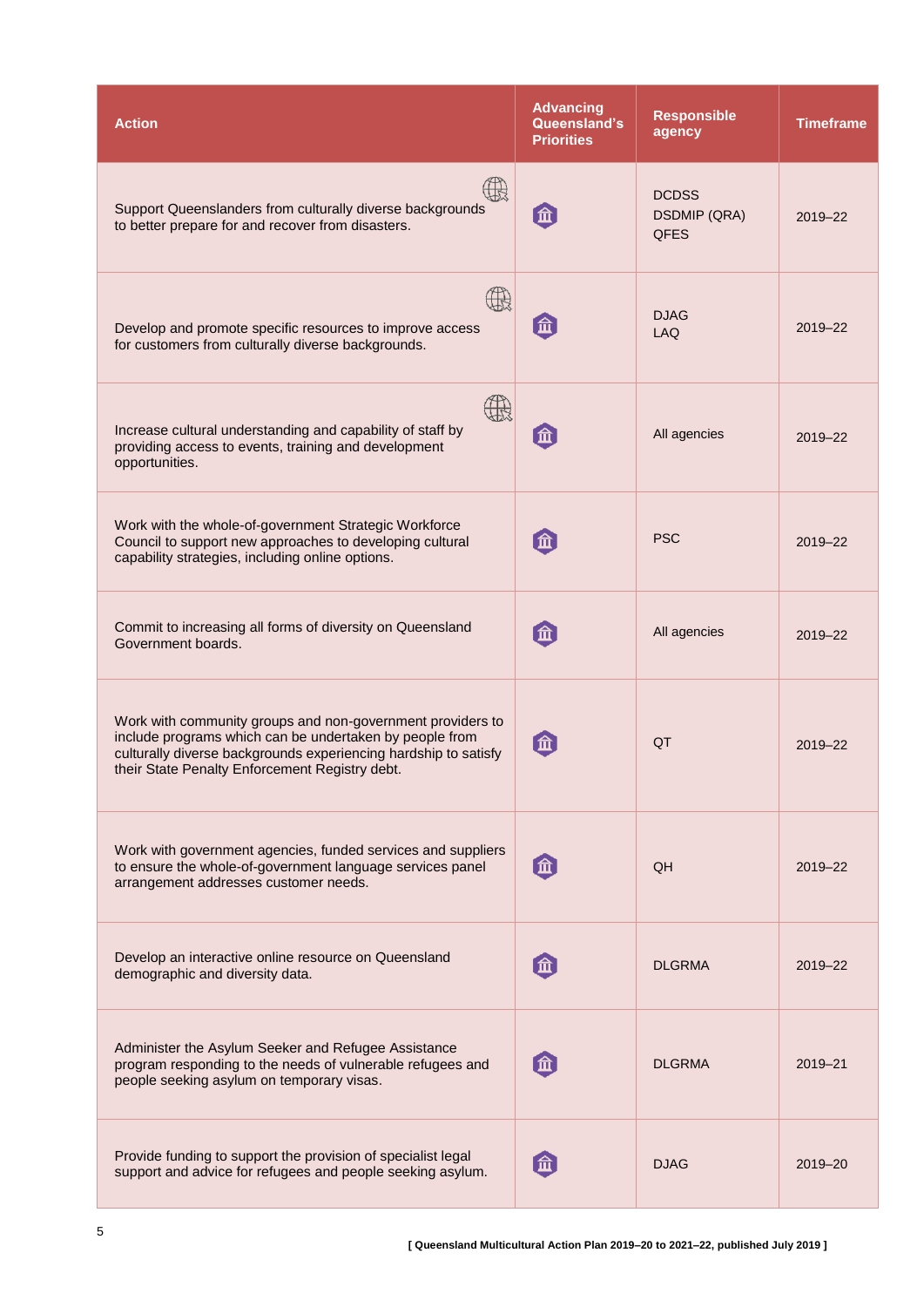| <b>Action</b>                                                                                                                                                                                  | <b>Advancing</b><br>Queensland's<br><b>Priorities</b> | <b>Responsible</b><br>agency     | <b>Timeframe</b> |
|------------------------------------------------------------------------------------------------------------------------------------------------------------------------------------------------|-------------------------------------------------------|----------------------------------|------------------|
| Identify and address barriers to public health services,<br>including oral health and pharmaceuticals for refugees and<br>people seeking asylum.                                               | 血【��                                                  | <b>OH</b>                        | 2019-22          |
| Develop and release a new refugee health and wellbeing policy<br>and action plan.                                                                                                              | $\lceil \textbf{m} \rceil$                            | <b>QH</b>                        | $2019 - 22$      |
| Develop child and adult immunisation content as part of the<br>Adult Migrant English Program.                                                                                                  | $[\hat{\mathrm{m}}]$                                  | <b>TAFE Queensland</b><br>and OH | 2019-22          |
| Provide a suite of products and services to access, secure and<br>sustain private rental tenancies for eligible Queenslanders,<br>which may include those from culturally diverse backgrounds. | 血                                                     | <b>DHPW</b>                      | 2019-22          |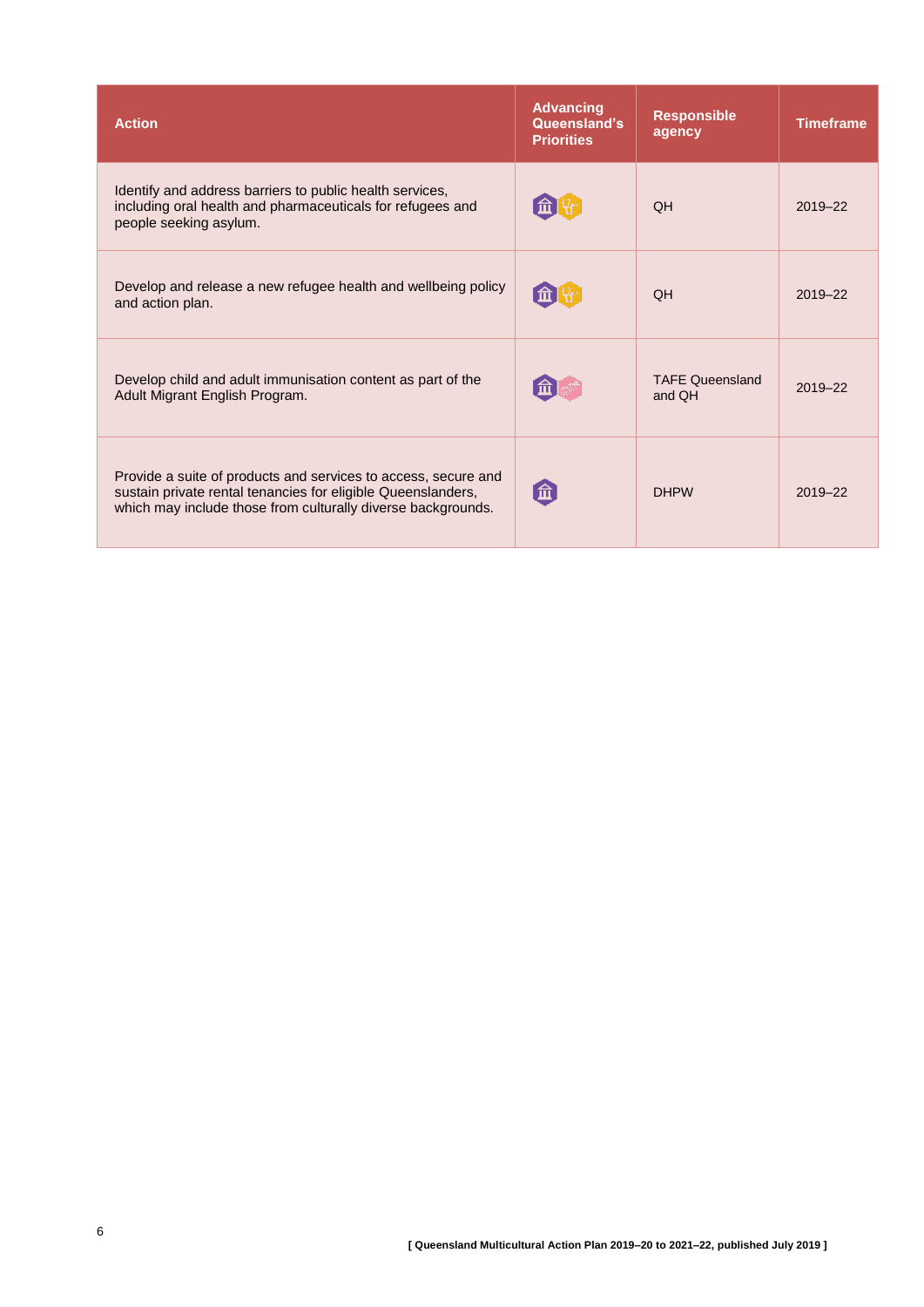# **Priority area 2: Inclusive, harmonious and united communities**

Building inclusive, harmonious and united communities starts with recognition of our common hopes and dreams. Inclusive, harmonious and united communities are where people understand, appreciate and celebrate difference; recognise the vast potential and benefits that diversity offers us as individuals and as communities; embrace new perspectives and develop together.

### **Outcomes**

# **Recognition and respect for Aboriginal and Torres Strait Islander heritage and culture**

We acknowledge the fundamental importance of recognition and respect for Aboriginal peoples and Torres Strait Islander peoples and their heritage and culture to building inclusive and harmonious communities across Queensland.

#### **Queenslanders celebrate our multicultural identity**

We celebrate and promote our rich multicultural community, including bringing the Multicultural Queensland Charter to life.

#### **Connected and resilient communities**

We are building more connected and resilient communities where people feel a strong sense of welcome and belonging.

### **A respectful and inclusive narrative about diversity**

We are promoting a positive public narrative which is respectful, fact-based and builds intercultural understanding.

| <b>Action</b>                                                                                                                                                                                                                                       | <b>Advancing</b><br>Queensland's<br><b>Priorities</b> | <b>Responsible</b><br>agency | <b>Timeframe</b> |
|-----------------------------------------------------------------------------------------------------------------------------------------------------------------------------------------------------------------------------------------------------|-------------------------------------------------------|------------------------------|------------------|
| Support opportunities to foster stronger connections between<br>migrant and refugee communities with Aboriginal and Torres<br>Strait Islander communities.                                                                                          | 血                                                     | <b>DLGRMA</b>                | 2019-22          |
| Work with DLGRMA and culturally diverse communities to<br>promote and respect Aboriginal and Torres Strait Islander<br>culture, including fostering relationships with Traditional<br>Owners and Elders.                                            | 血                                                     | <b>DATSIP</b>                | 2019-22          |
| Work with organisations through the Multicultural Queensland<br>Ambassador Program to apply the Multicultural Queensland<br>Charter to their business practices and support Queenslanders<br>from culturally diverse backgrounds in practical ways. | 血                                                     | <b>DLGRMA</b>                | 2019-22          |
| Promote the Multicultural Queensland Charter to<br>government agency staff and consider its principles when<br>developing policies or providing services.                                                                                           | 血                                                     | All agencies                 | 2019-22          |
| Assist in reducing financial barriers to physical activity for<br>eligible children and young people, including those from<br>culturally diverse backgrounds, through a subsidy program.                                                            |                                                       | <b>DHPW</b>                  | 2019-22          |
| Promote the rights, interests and wellbeing of women and girls<br>from culturally diverse backgrounds.                                                                                                                                              | 「血                                                    | <b>DCSYW</b>                 | 2019-21          |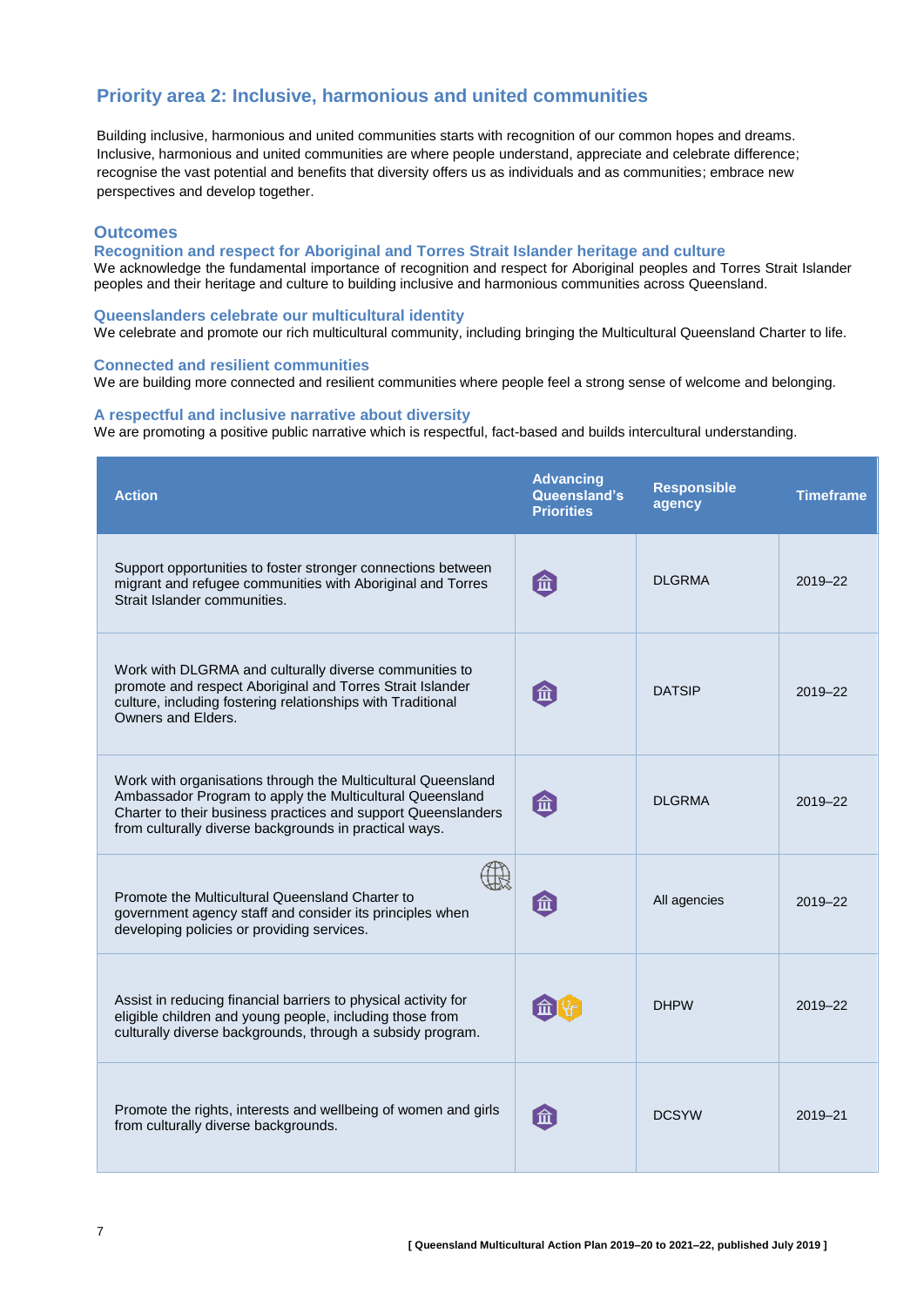| <b>Action</b>                                                                                                            | <b>Advancing</b><br>Queensland's<br><b>Priorities</b> | <b>Responsible</b><br>agency                                                                                                                                             | <b>Timeframe</b> |
|--------------------------------------------------------------------------------------------------------------------------|-------------------------------------------------------|--------------------------------------------------------------------------------------------------------------------------------------------------------------------------|------------------|
| Celebrate and promote Queensland's multicultural identity,<br>such as through government publications and communication. | 血                                                     | <b>DCDSS</b><br>DES (QAGOMA,<br>QM, QPAC, QTC)<br><b>DESBT</b><br><b>DITID</b><br><b>DJAG</b><br><b>DLGRMA</b><br><b>DSDMIP</b><br><b>QHRC</b><br><b>TAFE Queensland</b> | 2019-22          |
| Sign up and participate in the Australian Human Rights<br>Commission Racism. It stops with me campaign <sup>3</sup> .    | 血                                                     | All agencies                                                                                                                                                             | 2019-22          |

l

 $3$  Specific sub-actions, where nominated by agencies, can be viewed on the web version of the Queensland Multicultural Action Plan 2019–20 to 2021– 22.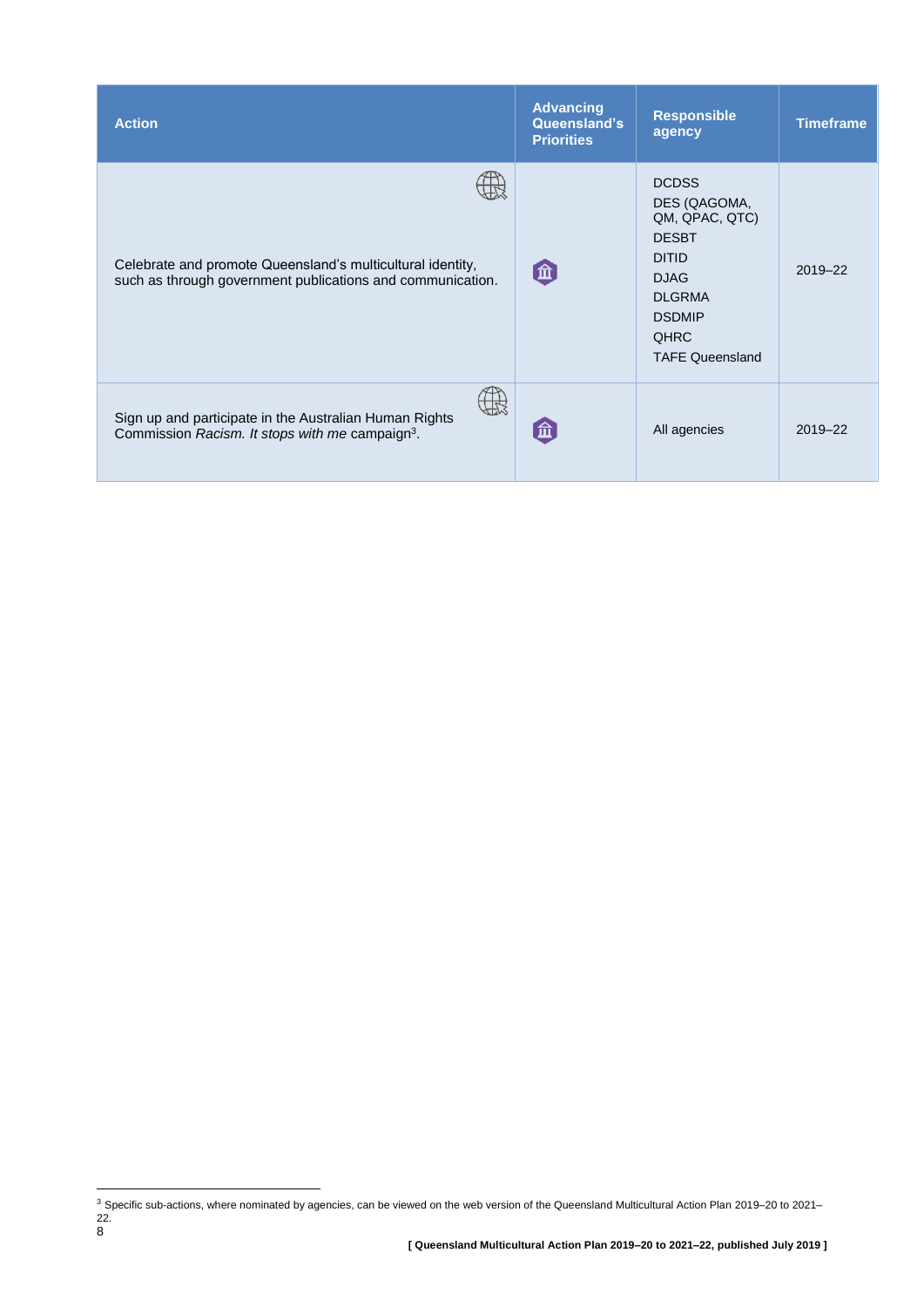# **Priority area 3: Employment opportunities**

Queensland's cultural and linguistic diversity is one of our greatest strengths. Our diversity is part of who we are as Queenslanders and offers remarkable opportunities and benefits for our future economic development. To get the most from our diversity, we need to build a community and economy where all individuals can participate, successfully navigate systems, overcome barriers and achieve their economic goals.

### **Outcomes**

#### **Queensland gets the most benefit from our diversity and global connection**

We are drawing on and building upon the global connections that come from our state's diversity.

### **Individuals supported to participate in the economy**

We are ensuring that Queenslanders from culturally diverse backgrounds are fully supported to participate in the economy and workforce in a way which meets their individual needs and goals.

| <b>Action</b>                                                                                                                                                                                                                                | <b>Advancing</b><br>Queensland's<br><b>Priorities</b> | <b>Responsible</b><br>agency   | <b>Timeframe</b> |
|----------------------------------------------------------------------------------------------------------------------------------------------------------------------------------------------------------------------------------------------|-------------------------------------------------------|--------------------------------|------------------|
| Work together to address the findings of the Deloitte Access<br>Economics report Seizing the opportunity: Making the most of<br>the skills and experience of migrants and refugees.                                                          | 【血】火                                                  | DESBT, DLGRMA,<br>JQ and TIQ   | 2019-22          |
| Enable future local government grant programs to support<br>training and employment opportunities for people from culturally<br>diverse backgrounds.                                                                                         | メ値                                                    | <b>DLGRMA</b>                  | 2019-22          |
| Ensure future investments in sport and recreation infrastructure<br>and programs are best practice and generate social benefits for<br>the community, where appropriate, to meet the needs of people<br>from culturally diverse backgrounds. | 血化                                                    | <b>DHPW</b>                    | 2019-22          |
| Provide opportunities for refugees, people seeking asylum and<br>eligible temporary residents to participate in skills training that<br>leads to job outcomes, including pathways to apprenticeships<br>and traineeships.                    | 【血】メ                                                  | <b>DESBT</b>                   | 2019-22          |
| Promote entrepreneurship as a pathway to employment and<br>connect entrepreneurs from culturally diverse backgrounds and<br>social enterprises to government small business support<br>programs and services.                                | 血区                                                    | <b>DESBT</b>                   | 2019-22          |
| Increase the diversity of Electoral Commission of Queensland's<br>temporary workforce for major election events in 2020.                                                                                                                     | 命                                                     | <b>ECQ</b>                     | 2019-20          |
| Support skills development and career opportunities for people<br>from culturally diverse backgrounds in the creative workforce.                                                                                                             |                                                       | DES (QAGOMA,<br>QM, QPAC, QTC) | 2019-22          |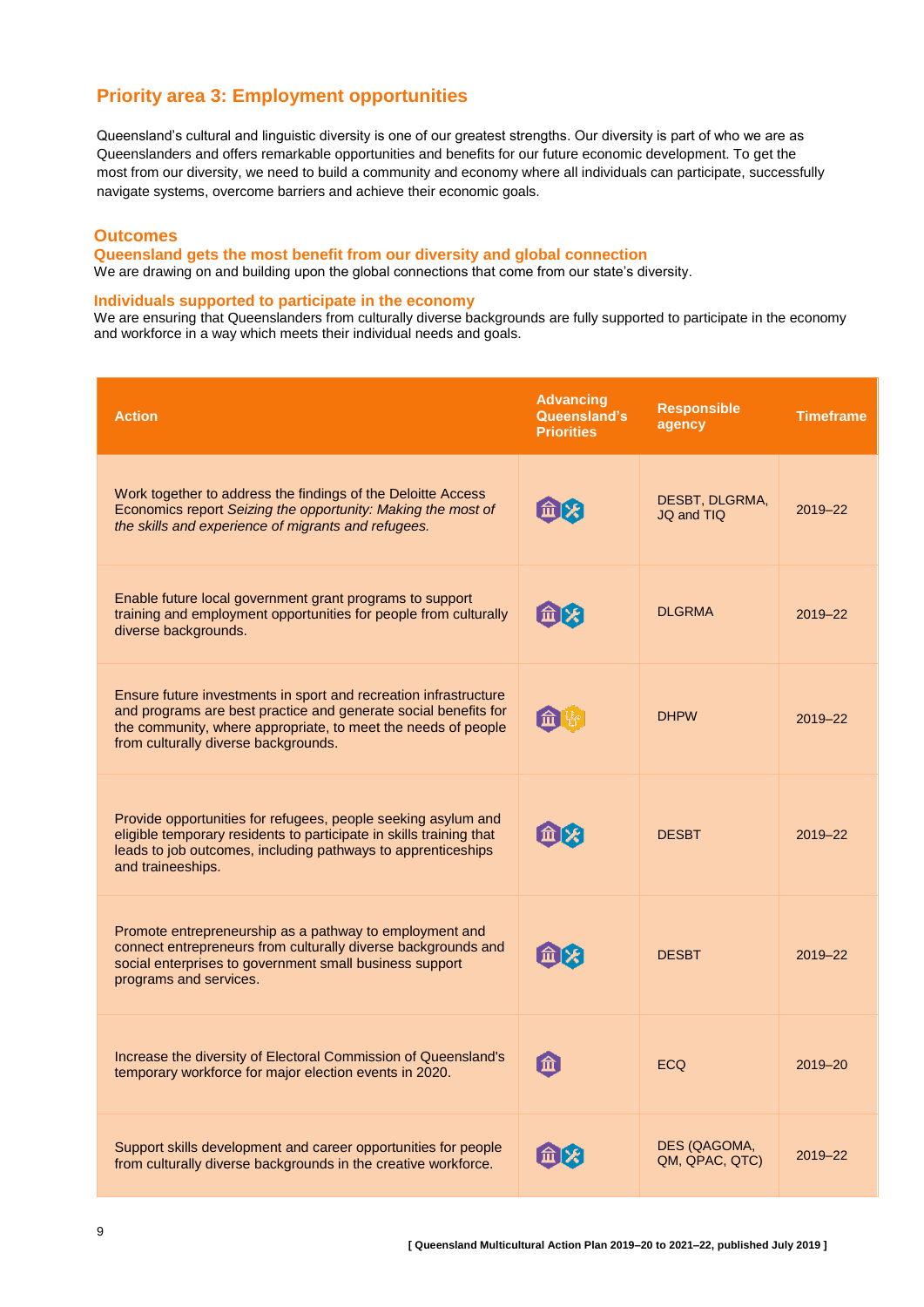| <b>Action</b>                                                                                                                                                                                   | <b>Advancing</b><br>Queensland's<br><b>Priorities</b> | <b>Responsible</b><br>agency                                                                                                                                                                                                                                      | <b>Timeframe</b> |
|-------------------------------------------------------------------------------------------------------------------------------------------------------------------------------------------------|-------------------------------------------------------|-------------------------------------------------------------------------------------------------------------------------------------------------------------------------------------------------------------------------------------------------------------------|------------------|
| Provide pathways to employment in the Queensland Public<br>Sector for migrants, refugees and people seeking asylum, such<br>as through work experience, internships or targeted<br>recruitment. |                                                       | <b>DCDSS</b><br><b>DCSYW</b><br><b>DES</b><br><b>DESBT</b><br><b>DHPW</b><br><b>DLGRMA</b><br><b>DNRME</b><br><b>DPC</b><br><b>DSDMIP</b><br><b>DTMR</b><br><b>DYJ</b><br><b>LAQ</b><br><b>PSC</b><br>QCS<br><b>QFES</b><br>QH<br><b>QHRC</b><br>QT<br><b>SLQ</b> | 2019-22          |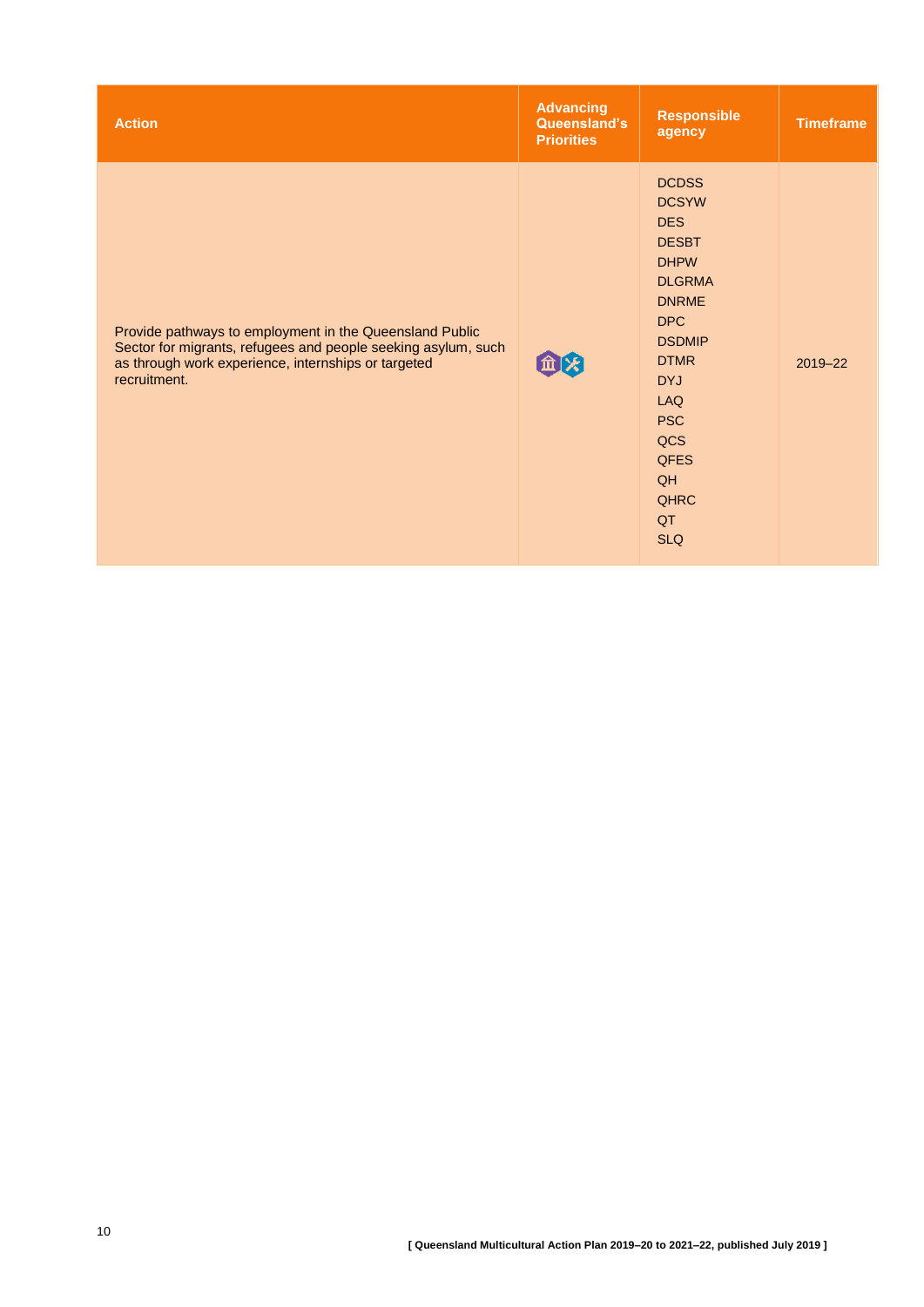### **Government entities covered under 'All agencies' in the Queensland Multicultural Action Plan 2019–20 to 2021–22**

Department of Aboriginal and Torres Strait Islander Partnerships Department of Agriculture and Fisheries Department of Child Safety, Youth and Women Department of Communities, Disability Services and Seniors Department of Education Department of Employment, Small Business and Training Department of Environment and Science Department of Housing and Public Works Department of Innovation, Tourism Industry Development and the Commonwealth Games Department of Justice and Attorney-General Department of Local Government, Racing and Multicultural Affairs Department of Natural Resources, Mines and Energy Department of State Development, Manufacturing, Infrastructure and Planning Department of the Premier and Cabinet Department of Transport and Main Roads Department of Youth Justice Electoral Commission of Queensland Legal Aid Queensland Public Service Commission Queensland Corrective Services Queensland Fire and Emergency Services Queensland Health Queensland Human Rights Commission Queensland Mental Health Commission Queensland Police Service Queensland Treasury Residential Tenancies Authority State Library of Queensland TAFE Queensland Trade and Investment Queensland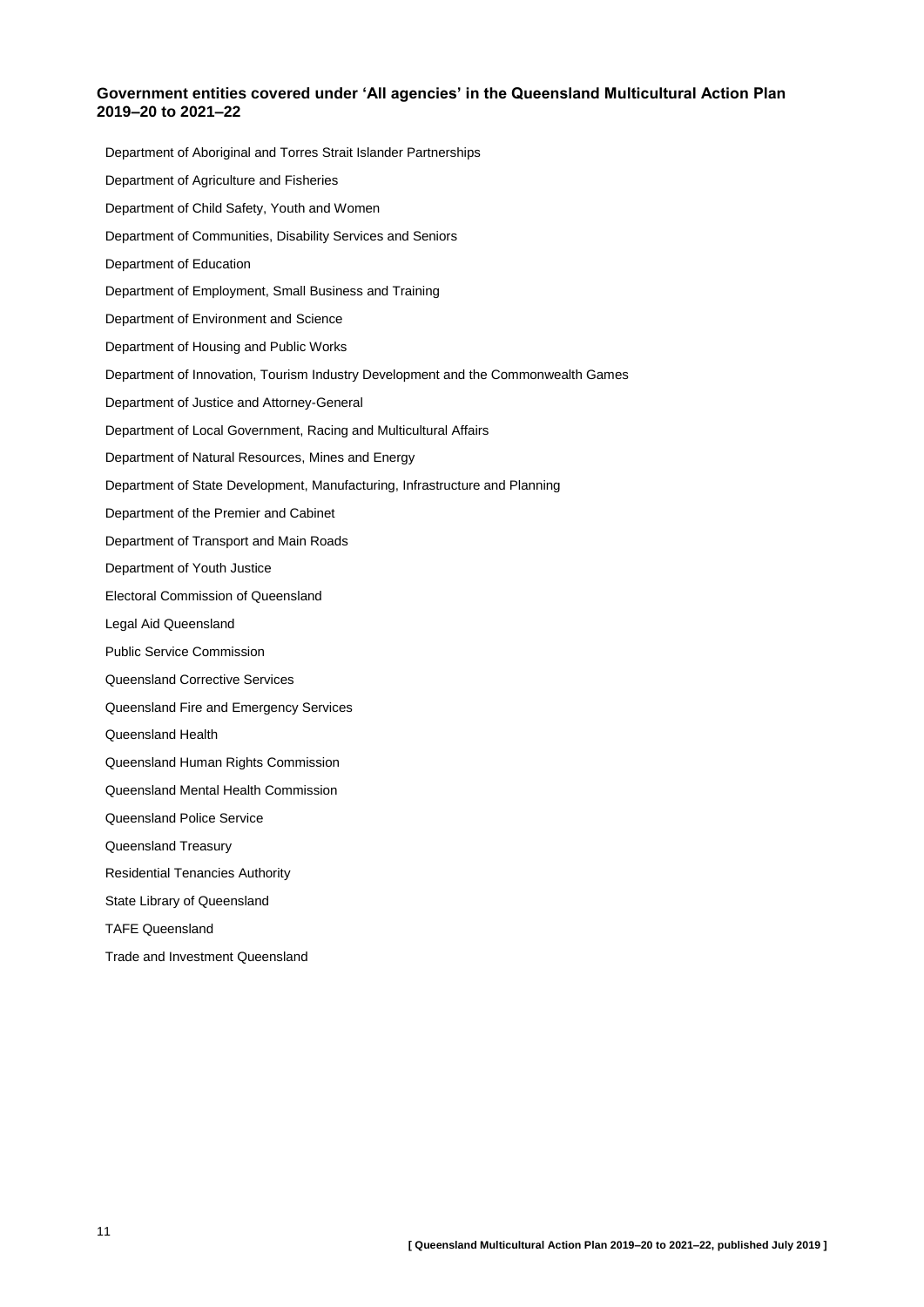# **Appendix 1 Selected continuing government initiatives focused on people from culturally diverse backgrounds**

| <b>Action</b>                                                                                                                                                                                                        | <b>Advancing</b><br>Queensland's<br><b>Priorities</b> | <b>Responsible</b><br>agency |
|----------------------------------------------------------------------------------------------------------------------------------------------------------------------------------------------------------------------|-------------------------------------------------------|------------------------------|
| Priority area 1: Culturally responsive government (including support for refugees and people seeking asylum)                                                                                                         |                                                       |                              |
| Deliver on the Public Service Commission 2022 foundation non-English<br>speaking background diversity targets for the Queensland Public Sector.                                                                      | 血                                                     | All departments              |
| Provide support, including through funding community organisations, to<br>better meet the safety and support needs for women and children from<br>diverse backgrounds affected by domestic and family violence.      | 血                                                     | <b>DCSYW</b>                 |
| Provide targeted support for our most vulnerable young people, including<br>those from culturally diverse backgrounds, through delivery of the<br>Queensland Youth Strategy.                                         | Ш                                                     | <b>DCSYW</b>                 |
| Support people with disability, including those from culturally diverse<br>backgrounds, through implementation of the All Abilities Queensland:<br>Opportunities for all state disability plan 2017-20.              | 血                                                     | <b>DCDSS</b>                 |
| Support older people from diverse backgrounds through implementation of<br>the Queensland: an age-friendly community action plan.                                                                                    | 血                                                     | <b>DCDSS</b>                 |
| Improve access to playgroups and kindergarten programs for children and<br>families, especially for refugees and people seeking asylum <sup>4</sup> .                                                                |                                                       | DoE                          |
| Promote the Multicultural Queensland Charter in Queensland state schools.                                                                                                                                            |                                                       | DoE                          |
| Provide people seeking asylum in Queensland with access to the electricity<br>rebate.                                                                                                                                | $\mathbf{\overline{m}}$                               | <b>DNRME</b>                 |
| Provide 50 per cent concession fares to people seeking asylum and<br>jobseekers through the Fairer Fares package.                                                                                                    | 血                                                     | <b>DTMR</b>                  |
| Ensure equitable access to religious visitors for people from different faiths<br>in correctional facilities.                                                                                                        | 血                                                     | QCS                          |
| Work with the Queensland Transcultural Mental Health Centre to develop,<br>implement and evaluate suicide prevention training and resources targeted<br>to people from culturally diverse backgrounds <sup>5</sup> . | 血                                                     | <b>QMHC</b>                  |

funding.<br><sup>5</sup> This project will be completed in 2020.

 $\overline{\phantom{a}}$ 

<sup>&</sup>lt;sup>4</sup> The National Partnership Funding is currently secured until December 2020; continuation of this work is subject to ongoing Federal Government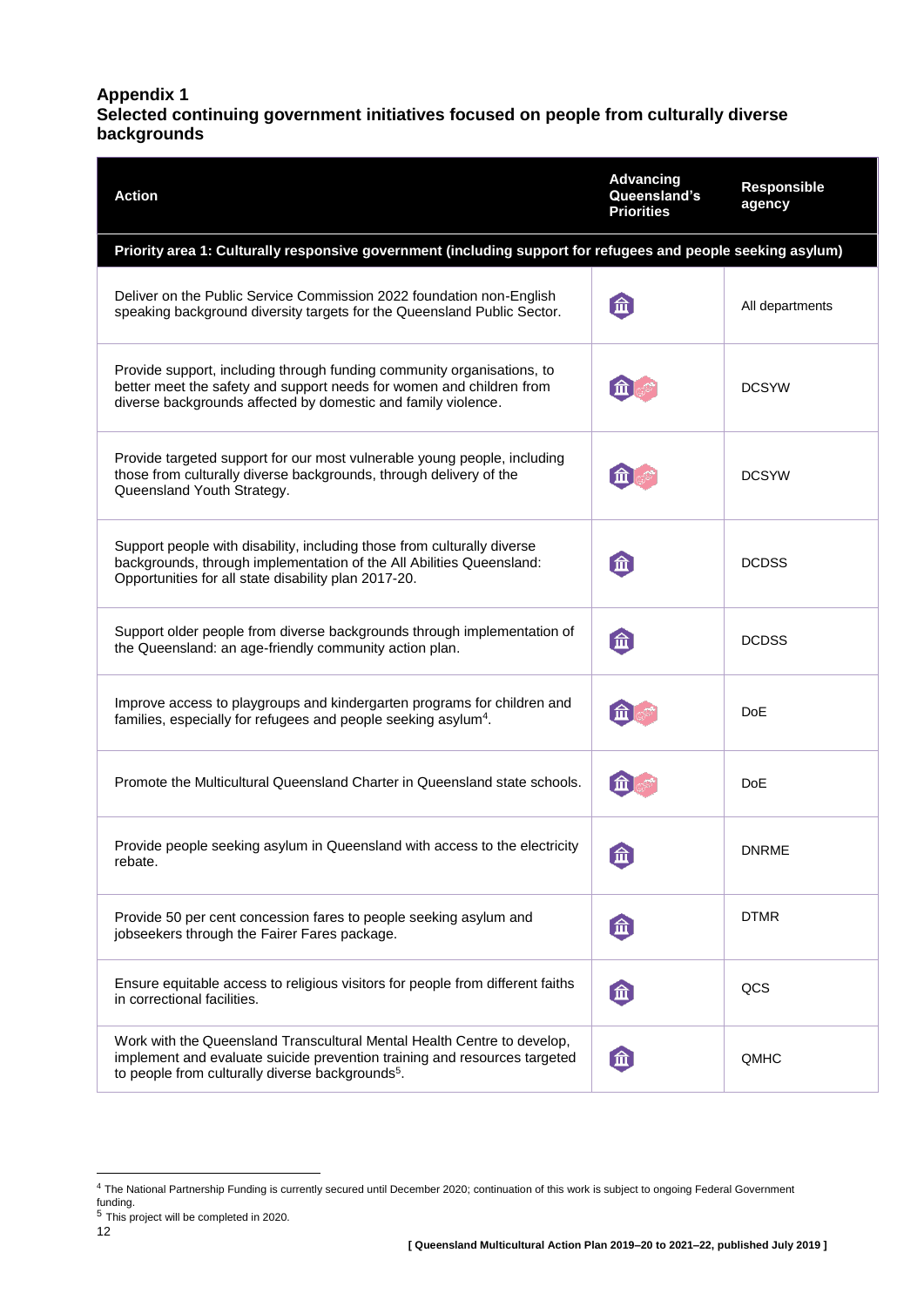| <b>Action</b>                                                                                                                                                                                                                                                                                                                       | <b>Advancing</b><br>Queensland's<br><b>Priorities</b> | Responsible<br>agency  |
|-------------------------------------------------------------------------------------------------------------------------------------------------------------------------------------------------------------------------------------------------------------------------------------------------------------------------------------|-------------------------------------------------------|------------------------|
| Increase participation of people from culturally diverse backgrounds in<br>health promotion, prevention and early intervention programs through<br>delivery of the My health, Queensland's future: Advancing health 2026<br>initiative.                                                                                             |                                                       | QH                     |
| Priority area 2: Inclusive, harmonious and united communities                                                                                                                                                                                                                                                                       |                                                       |                        |
| Promote and celebrate Queensland's multicultural identity and increase<br>awareness of the benefits of multiculturalism through the Celebrating<br>Multicultural Queensland grants program.                                                                                                                                         | 血                                                     | <b>DLGRMA</b>          |
| Support social connectedness and foster intercultural activities through<br>investment in the Community Action for the Multicultural Society program<br>and projects.                                                                                                                                                               | 血                                                     | <b>DLGRMA</b>          |
| <b>Priority area 3: Economic opportunities</b>                                                                                                                                                                                                                                                                                      |                                                       |                        |
| Provide assistance to Queenslanders, including those from culturally<br>diverse backgrounds, to participate in the global digital economy through<br>the Advance Queensland Community Digital Champions program.                                                                                                                    | 血区                                                    | <b>DHPW</b>            |
| Provide targeted small business advice and assistance to entrepreneurs<br>from culturally diverse backgrounds, including promoting opportunities to<br>participate in the suite of programs and initiatives offered under the<br>Advancing Small Business Queensland Strategy 2016-20.                                              |                                                       | <b>DESBT</b>           |
| Assist people from culturally diverse backgrounds who are unemployed,<br>under-utilised or under-employed in the labour market to enter and stay in<br>the workforce through a range of initiatives including Skilling<br>Queenslanders for Work, Back to Work and the Annual Vocational<br>Education and Training Investment Plan. |                                                       | <b>DESBT</b>           |
| Support improved economic outcomes for refugees by working with<br>employer groups to provide opportunities for work observation and work<br>experience linked to English language learning, core skills for work and<br>Australian workplace culture.                                                                              | ш                                                     | <b>TAFE Queensland</b> |
| Target suitably qualified persons from culturally diverse backgrounds to<br>register their interest to become members of the Queensland Civil and<br>Administrative Tribunal.                                                                                                                                                       | 血                                                     | QCAT                   |
| Continue delivery of the Culturally and Linguistically Diverse Recruit<br>Preparation Program to provide police recruit positions for men and women<br>from diverse backgrounds to increase diversity of the QPS workforce.                                                                                                         | 血                                                     | QPS                    |
| Enhance the international student experience through the implementation<br>of International Education and Training Strategy to Advance Queensland<br>2016-26.                                                                                                                                                                       | 血                                                     | <b>TIQ</b>             |